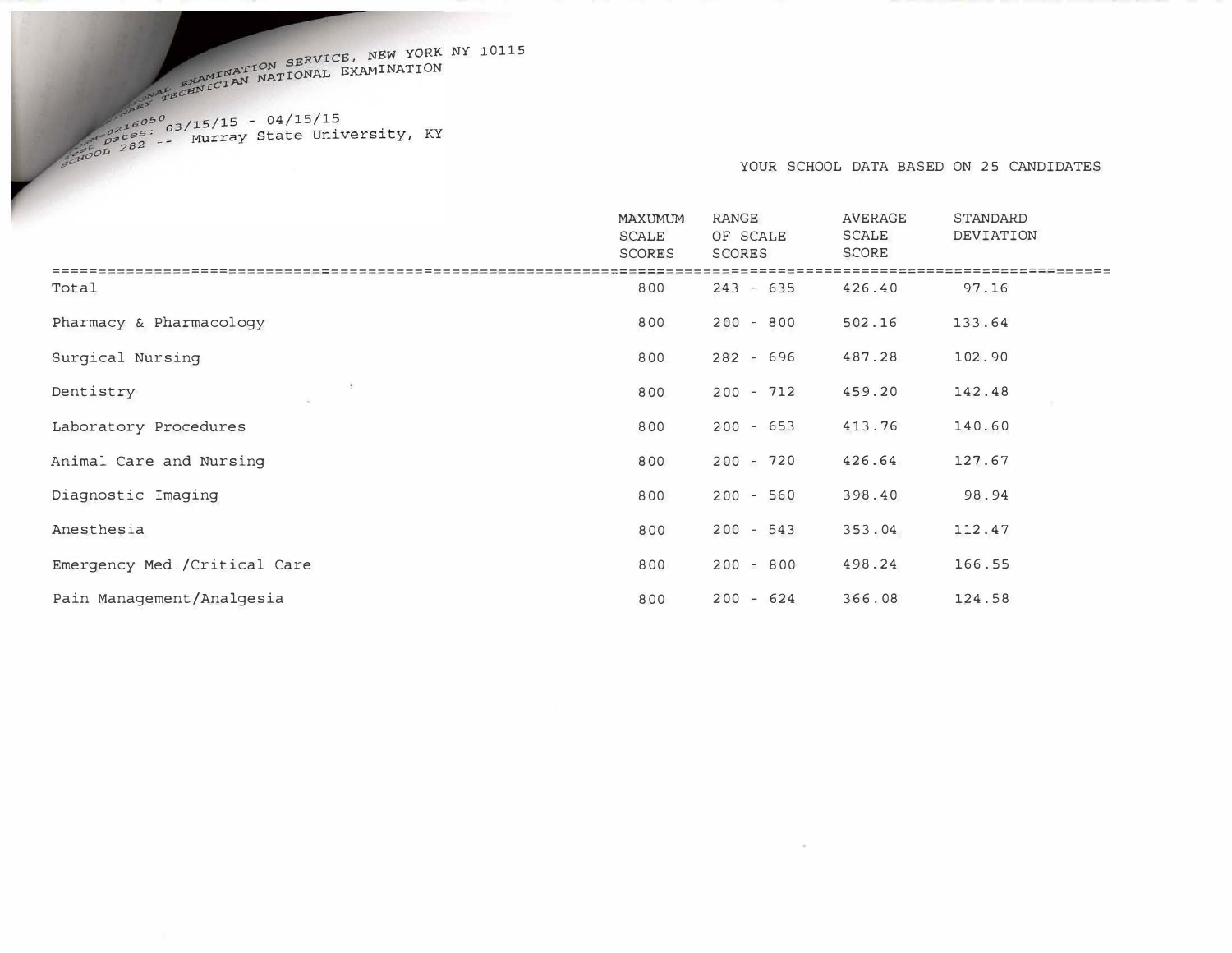SERVICE, NEW YORK NY 10115 NATIONAL EXAMINATION

 $\frac{6050}{63715/15}$  - 04/15/15<br>es: 03/wurray State University, KY :z82 - -

#### YOUR SCHOOL FIRST TIMERS DATA BASED ON 16 CANDIDATE

|                                 | MAXUMUM<br><b>SCALE</b><br><b>SCORES</b> | RANGE<br>OF SCALE<br><b>SCORES</b> | <b>AVERAGE</b><br><b>SCALE</b><br>SCORE | <b>STANDARD</b><br>DEVIATION |
|---------------------------------|------------------------------------------|------------------------------------|-----------------------------------------|------------------------------|
| $=$ $=$ $=$ $=$ $=$ $=$ $=$ $=$ | 800                                      | $243 - 635$                        | 435.88                                  | 109.21                       |
| Total                           |                                          |                                    |                                         |                              |
| pharmacy & Pharmacology         | 800                                      | $200 - 800$                        | 524.00                                  | 159.87                       |
| Surgical Nursing                | 800                                      | $282 - 696$                        | 495.81                                  | 101.63                       |
| Dentistry                       | 800                                      | $200 - 712$                        | 427.00                                  | 128.34                       |
| Laboratory Procedures           | 800                                      | $200 - 653$                        | 450.88                                  | 132.90                       |
| Animal Care and Nursing         | 800                                      | $200 - 720$                        | 442.44                                  | 141.45                       |
| Diagnostic Imaging              | 800                                      | $200 - 560$                        | 382.50                                  | 110.43                       |
| Anesthesia                      | 800                                      | $200 - 543$                        | 348.44                                  | 122.77                       |
| Emergency Med./Critical Care    | 800                                      | $214 - 800$                        | 518.81                                  | 179.07                       |
| Pain Management/Analgesia       | 800                                      | $200 - 624$                        | 374.00                                  | 141.75                       |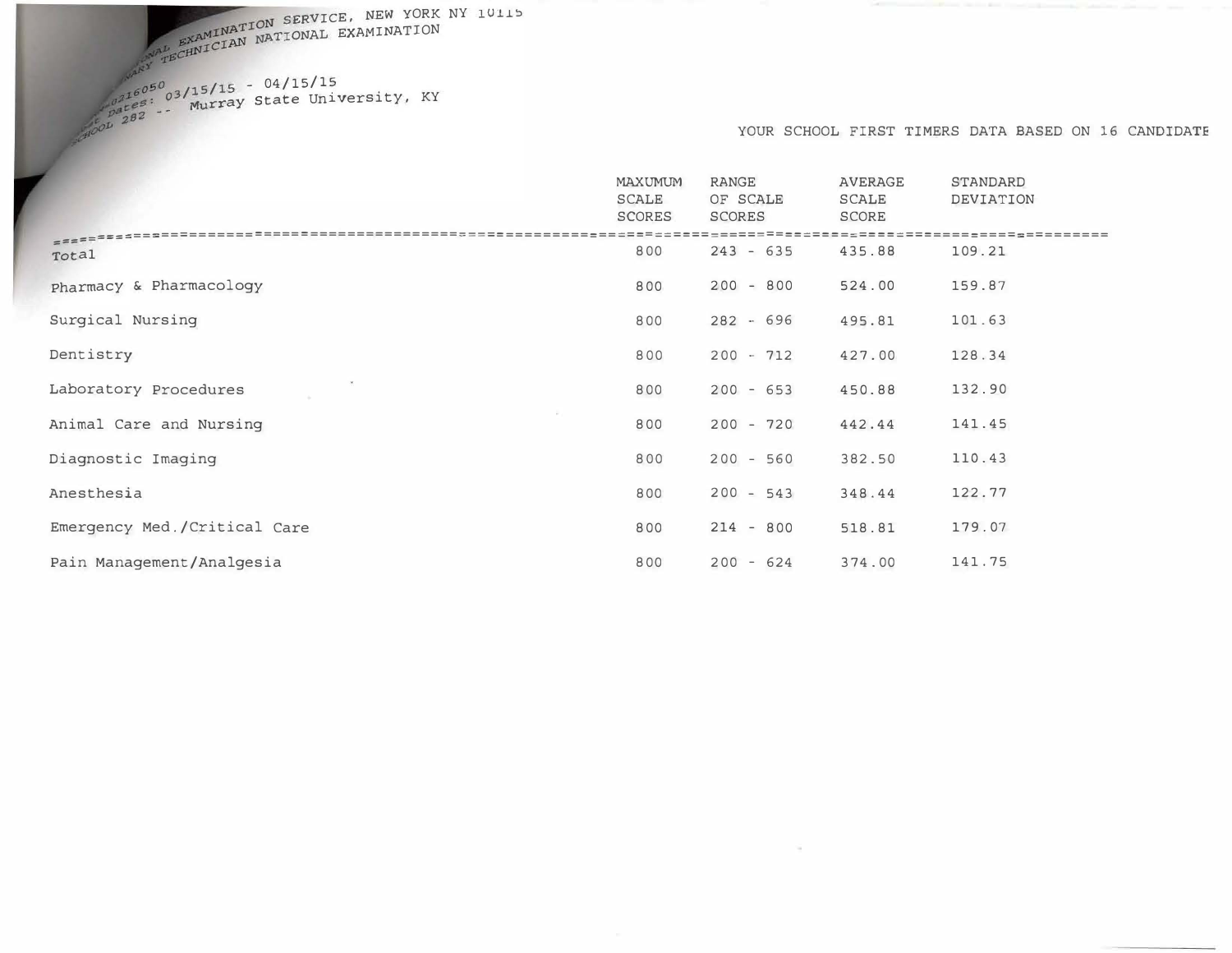#### SSIONAL EXAMINATION SERVICE, NEW YORK TERINARY TECHNICIAN NATIONAL EXAMINATION NY 10115

#### RM=0216060

/

Test Dates: 07/15/15 - 08/15/15 SCHOOL 282 -- Murray State University, KY

#### YOUR SCHOOL DATA BASED ON 19 CANDIDATES

|                              | MAXUMUM<br>SCA E<br><b>SCORES</b> | <b>RANGE</b><br>OF SCALE<br>SCORES | <b>AVERAGE</b><br><b>SCALE</b><br>SCORE | <b>STANDARD</b><br>DEVIATION |
|------------------------------|-----------------------------------|------------------------------------|-----------------------------------------|------------------------------|
| Total                        | 800                               | $300 - 600$                        | 435.21                                  | 91.28                        |
| Pharmacy & Pharmacology      | 800                               | $227 - 695$                        | 481.53                                  | 130.57                       |
| Surgical Nursing             | 800                               | $200 - 634$                        | 419.53                                  | 105.02                       |
| Dentistry                    | 800                               | $200 - 612$                        | 361.53                                  | 126.97                       |
| Laboratory Procedures        | 800                               | $227 - 747$                        | 478.79                                  | 159.40                       |
| Animal Care and Nursing      | 800                               | $231 - 657$                        | 458.42                                  | 114.38                       |
| Diagnostic Imaging           | 800                               | $200 - 544$                        | 368.53                                  | 105.77                       |
| Anesthesia                   | 800                               | $253 - 643$                        | 433.63                                  | 106.02                       |
| Emergency Med./Critical Care | 800                               | $200 - 695$                        | 413.00                                  | 153.91                       |
| Pain Management/Analgesia    | 800                               | $200 - 706$                        | 412.79                                  | 141.70                       |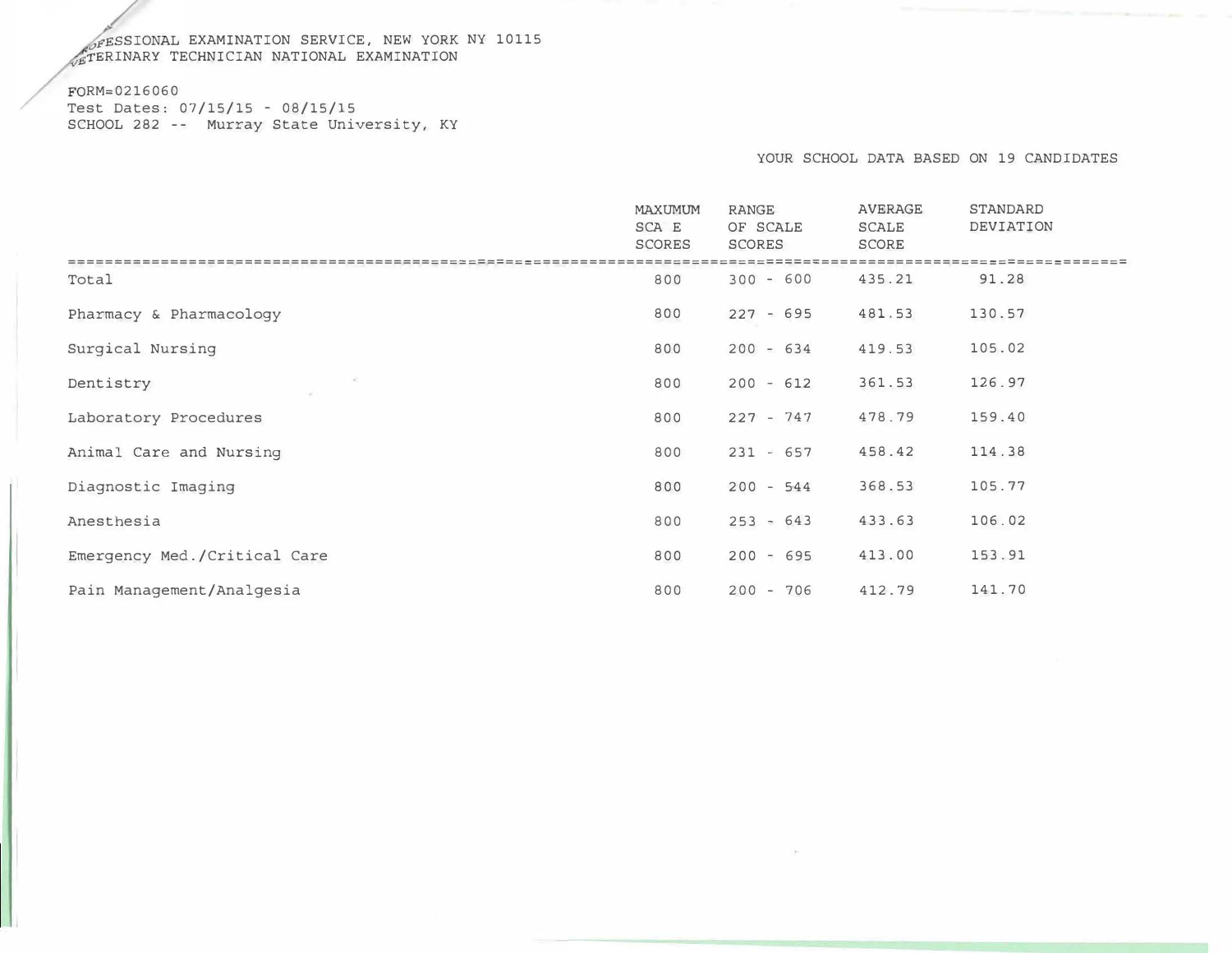EXAMINATION SERVICE, NEW YORK NY 10115 MAL EXAMINATION SERVICE, NEW YORK<br>X TECHNICIAN NATIONAL EXAMINATION

 $60$  FORM=0216060  $Test$  Dates:  $07/15/15 - 08/15/15$ SCHOOL 282 -- Murray State University, KY

#### YOUR SCHOOL FIRST TIMERS DATA BASED ON 11 CANDIDATE

|                              | <b>MAXUMUM</b><br><b>SCALE</b><br><b>SCORES</b> | <b>RANGE</b><br>OF SCALE<br><b>SCORES</b> | <b>AVERAGE</b><br><b>SCALE</b><br><b>SCORE</b> | STANDARD<br>DEVIATION |
|------------------------------|-------------------------------------------------|-------------------------------------------|------------------------------------------------|-----------------------|
|                              |                                                 |                                           |                                                |                       |
| Total                        | 800                                             | $300 - 600$                               | 463.27                                         | 97.17                 |
| Pharmacy & Pharmacology      | 800                                             | $227 - 695$                               | 501.18                                         | 145.55                |
| Surgical Nursing             | 800                                             | $200 - 634$                               | 418.91                                         | 107.68                |
| Dentistry                    | 800                                             | $200 - 612$                               | 378.64                                         | 144.37                |
| Laboratory Procedures        | 800                                             | $279 - 747$                               | 534.27                                         | 144.47                |
| Animal Care and Nursing      | 800                                             | $231 - 657$                               | 481.64                                         | 115.42                |
| Diagnostic Imaging           | 800                                             | $200 - 544$                               | 396.36                                         | 90.44                 |
| Anesthesia                   | 800                                             | $292 - 643$                               | 476.36                                         | 97.10                 |
| Emergency Med./Critical Care | 800                                             | $200 - 695$                               | 470.36                                         | 166.91                |
| Pain Management/Analgesia    | 800                                             | $237 - 706$                               | 416.18                                         | 151.98                |

 $\omega$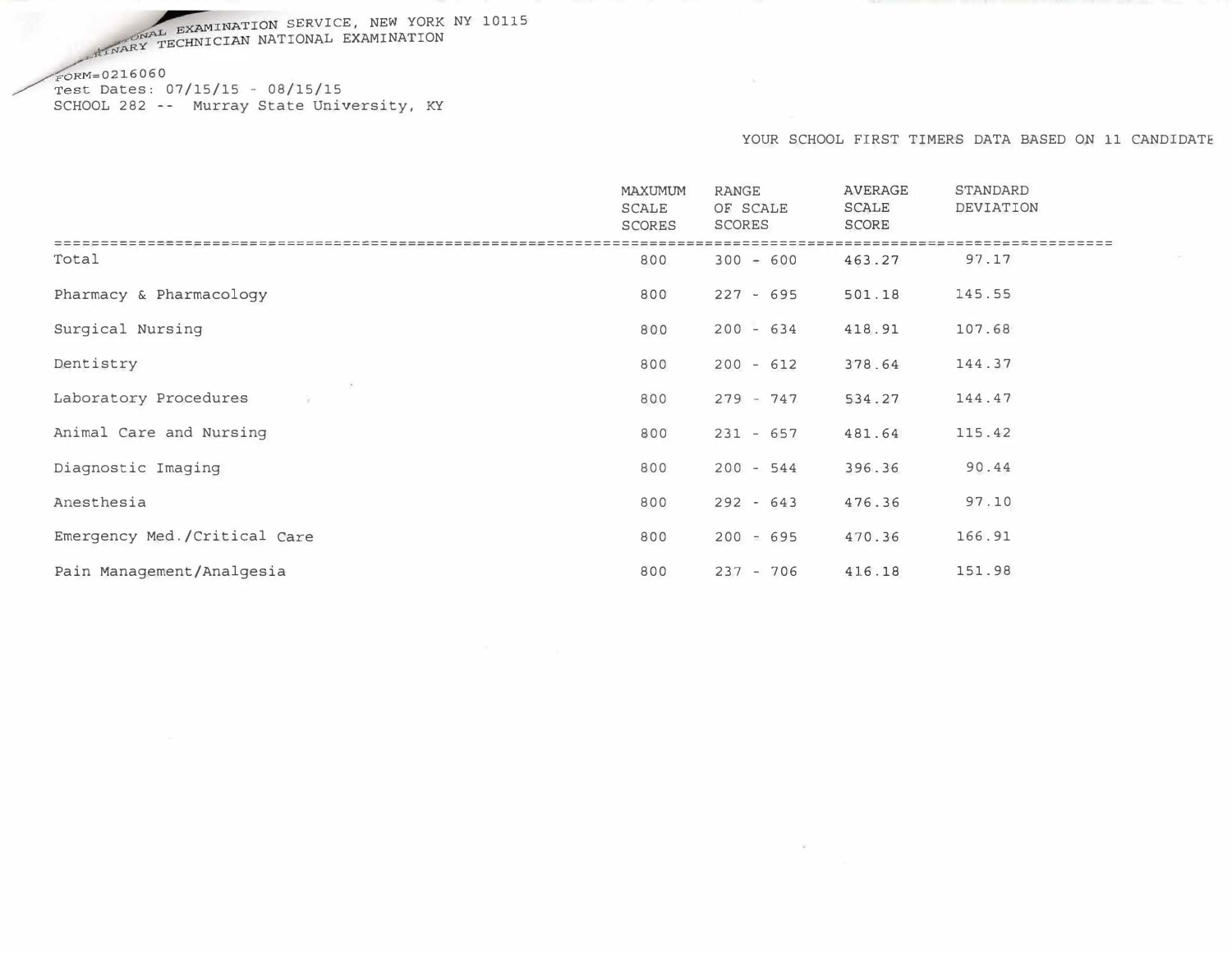# EXAMINATION SERVICE, NEW YORK NY 10115<br>TECHNICIAN NATIONAL EXAMINATION

 $\frac{FORM-0218000}{Test}$  Dates: 07/15/15 - 08/15/15<br>
scHool 282 -- Murray State University, KY

YOUR SCHOOL DATA BASED ON 19 CANDIDATES

|                              | <b>MAXUMUM</b><br><b>SCALE</b><br><b>SCORES</b> | <b>RANGE</b><br>OF SCALE<br><b>SCORES</b> | <b>AVERAGE</b><br><b>SCALE</b><br><b>SCORE</b> | <b>STANDARD</b><br><b>DEVIATION</b> |
|------------------------------|-------------------------------------------------|-------------------------------------------|------------------------------------------------|-------------------------------------|
| Total                        | 800                                             | $300 - 600$                               | 435.21                                         | 91.28                               |
| Pharmacy & Pharmacology      | 800                                             | $227 - 695$                               | 481.53                                         | 130.57                              |
| Surgical Nursing             | 800                                             | $200 - 634$                               | 419.53                                         | 105.02                              |
| Dentistry                    | 800                                             | $200 - 612$                               | 361.53                                         | 126.97                              |
| Laboratory Procedures        | 800                                             | $227 - 747$                               | 478.79                                         | 159.40                              |
| Animal Care and Nursing      | 800                                             | $231 - 657$                               | 458.42                                         | 114.38                              |
| Diagnostic Imaging           | 800                                             | $200 - 544$                               | 368.53                                         | 105.77                              |
| Anesthesia                   | 800                                             | $253 - 643$                               | 433.63                                         | 106.02                              |
| Emergency Med./Critical Care | 800                                             | $200 - 695$                               | 413.00                                         | 153.91                              |
| Pain Management/Analgesia    | 800                                             | $200 - 706$                               | 412.79                                         | 141.70                              |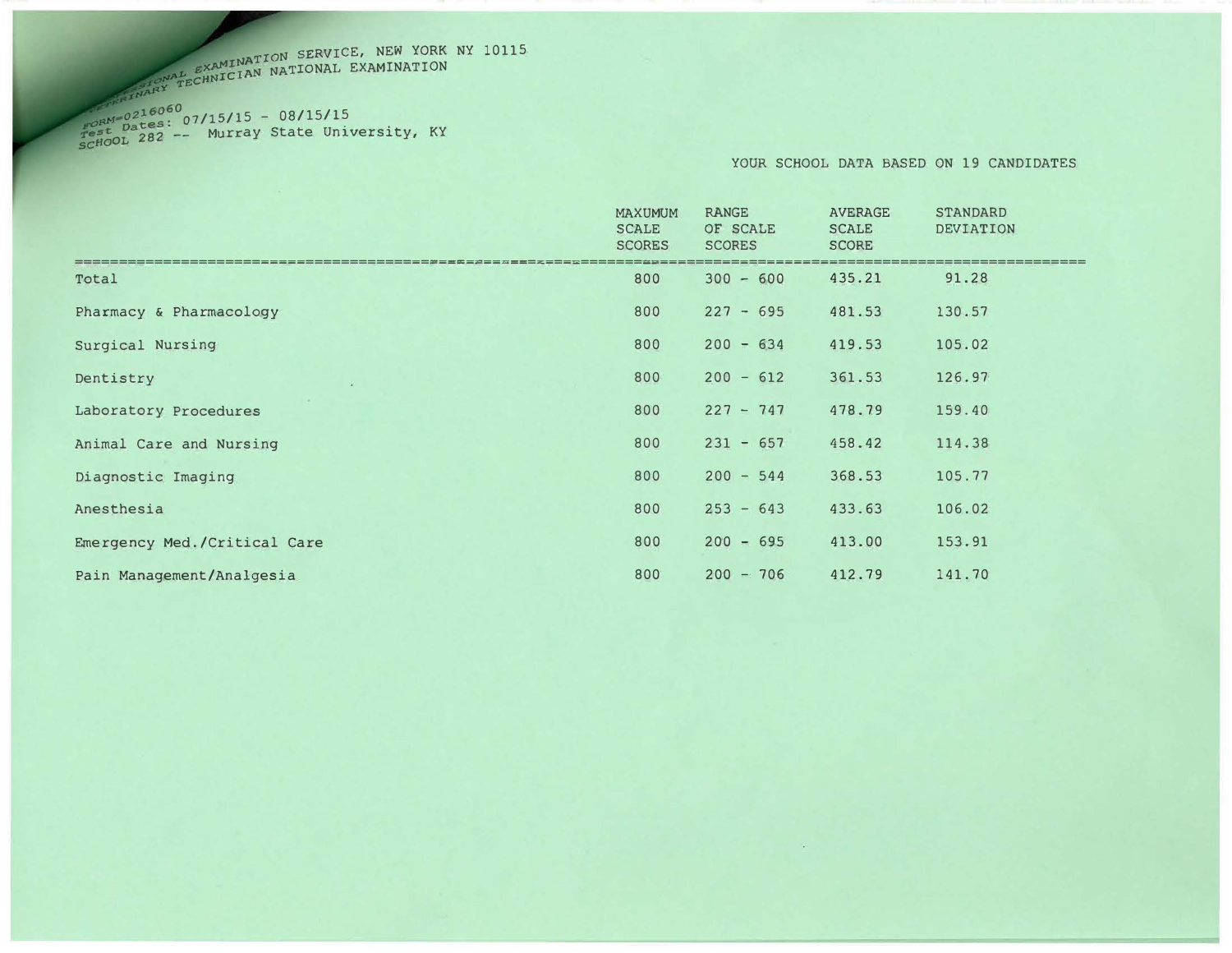## $\rho_{\rm FQFES S1ONAL}$  EXAMINATION SERVICE, NEW YORK NY 10115 VETERINARY TECHNICIAN NATIONAL EXAMINATION

#### FORM=0216070 Test Dates: 11/15/15 - 12/15/15 SCHOOL 282 -- Murray State University, KY

#### YOUR SCHOOL DATA BASED ON 18 CANDIDATES

|                              | <b>MAXUMUM</b><br><b>SCALE</b><br>SCORES | <b>RANGE</b><br>OF SCALE<br>SCORES | <b>AVERAGE</b><br><b>SCALE</b><br><b>SCORE</b> | <b>STANDARD</b><br>DEVIATION |
|------------------------------|------------------------------------------|------------------------------------|------------------------------------------------|------------------------------|
| Total                        | 800                                      |                                    | 429.06                                         | 93.94                        |
|                              |                                          | $266 - 691$                        |                                                |                              |
| Pharmacy & Pharmacology      | 800                                      | $217 - 747$                        | 482.00                                         | 123.67                       |
| Surgical Nursing             | 800                                      | $239 - 687$                        | 453.67                                         | 125.57                       |
| Dentistry                    | 800                                      | $200 - 609$                        | 376.33                                         | 140.81                       |
| Laboratory Procedures        | 800                                      | $200 - 694$                        | 433.94                                         | 133.68                       |
| Animal Care and Nursing      | 800                                      | $251 - 684$                        | 483.44                                         | 112.47                       |
| Diagnostic Imaging           | 800                                      | $200 - 713$                        | 386.61                                         | 150.44                       |
| Anesthesia                   | 800                                      | $200 - 760$                        | 379.78                                         | 151.01                       |
| Emergency Med./Critical Care | 800                                      | $200 - 694$                        | 405.56                                         | 147.54                       |
| Pain Management/Analgesia    | 800                                      | $200 - 800$                        | 411.22                                         | 156.03                       |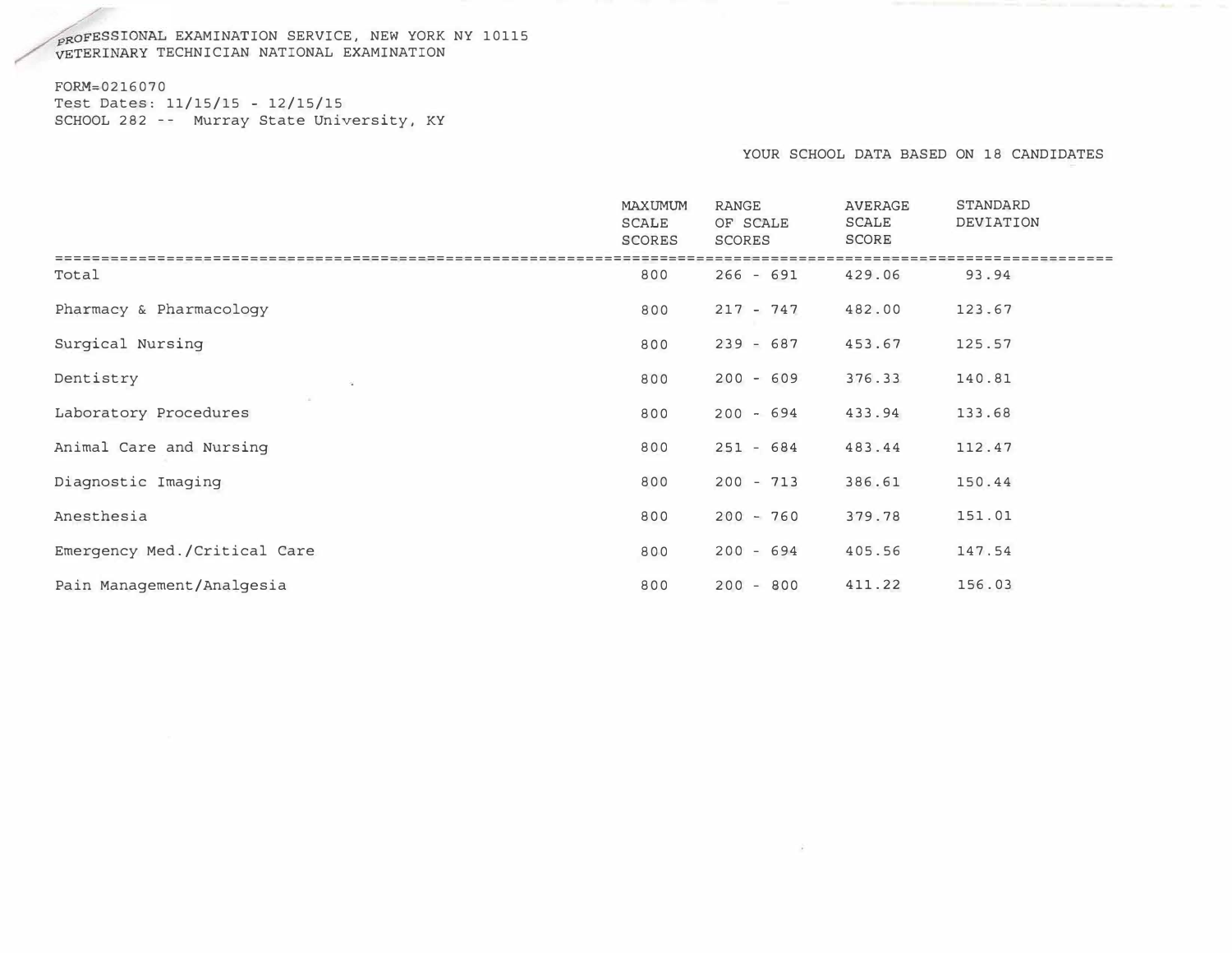

## VETERINARY TECHNICIAN NATIONAL EXAMINATION School: 282 -- Murray State University, KY Test Form: 0216090 Tested July 15- August 15, 2016

## YOUR SCHOOL FIRST TIMERS DATA BASED ON 9 CANDIDATES

|                                     | Maximum             | Range of            | Average             | Standard  |
|-------------------------------------|---------------------|---------------------|---------------------|-----------|
|                                     | <b>Scale Scores</b> | <b>Scale Scores</b> | <b>Scale Scores</b> | Deviation |
| Total                               | 800                 | $340 - 539$         | 444.56              | 67.00     |
| Pharmacy & Pharmacology             | 800                 | $346 - 497$         | 407.44              | 60.54     |
| <b>Surgical Nursing</b>             | 800                 | $200 - 586$         | 411.33              | 156.88    |
| Dentistry                           | 800                 | $255 - 618$         | 416.67              | 109.14    |
| <b>Laboratory Procedures</b>        | 800                 | 447 - 699           | 541.89              | 88.86     |
| <b>Animal Care and Nursing</b>      | 800                 | $332 - 607$         | 497.11              | 119.11    |
| Diagnostic Imaging                  | 800                 | $387 - 635$         | 469.67              | 92.35     |
| Anesthesia                          | 800                 | $346 - 497$         | 417.22              | 47.79     |
| <b>Emergency Med./Critical Care</b> | 800                 | $200 - 598$         | 386.11              | 135.72    |
| Pain Management/Analgesia           | 800                 | $200 - 800$         | 384.11              | 194.15    |

The information contained in this report is the property of and subject to the intellectual property interests of the American Association of Veterinary State Boards (AAVSB), including but not limited to copyright protections. THIS REPORT IS FOR INTERNAL USE ONLY BY THE NAMED EDUCATIONAL PROGRAM AND SHALL NOT BE USED FOR COMMERCIAL PURPOSES OR AS A BENCHMARK FOR ACCREDITATION STANDARDS.

� AAVSB. All rights reserved 201S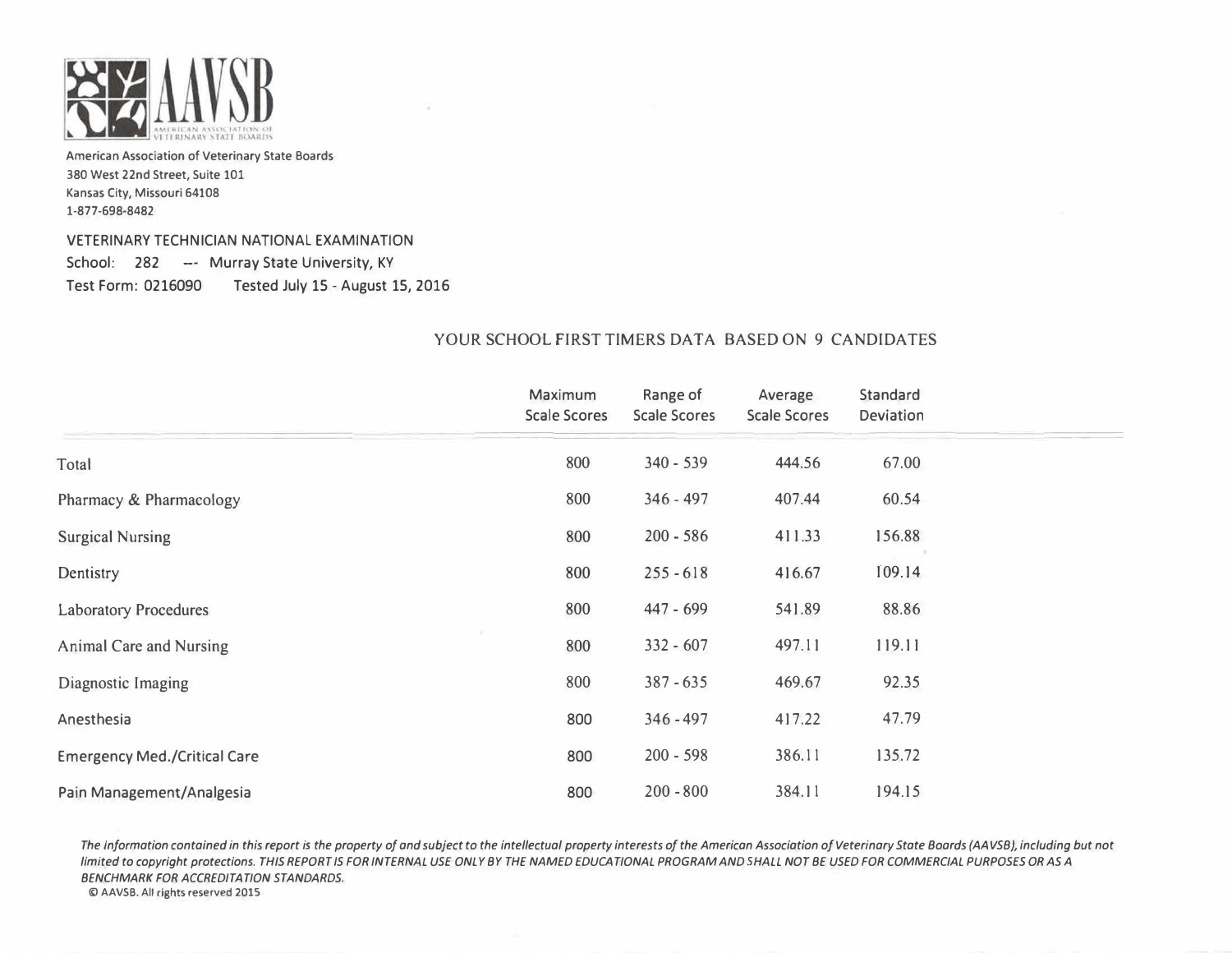

#### VETERINARY TECHNICIAN NATIONAL EXAMINATION

School: 282 --- Murray State University, KY Test Form: 0216090 Tested July 15- August 15, 2016

## YOUR SCHOOL DATA BASED ON 18 CANDIDATES

|                                     | Maximum             | Range of            | Average             | Standard  |
|-------------------------------------|---------------------|---------------------|---------------------|-----------|
|                                     | <b>Scale Scores</b> | <b>Scale Scores</b> | <b>Scale Scores</b> | Deviation |
| Total                               | 800                 | $297 - 552$         | 432.83              | 75.57     |
| Pharmacy & Pharmacology             | 800                 | $295 - 497$         | 387.83              | 60.59     |
| <b>Surgical Nursing</b>             | 800                 | $200 - 639$         | 394.94              | 143.97    |
| Dentistry                           | 800                 | $255 - 709$         | 426.61              | 127.92    |
| <b>Laboratory Procedures</b>        | 800                 | $346 - 699$         | 505.50              | 96.62     |
| Animal Care and Nursing             | 800                 | $277 - 607$         | 471.22              | 109.03    |
| Diagnostic Imaging                  | 800                 | $222 - 635$         | 437.67              | 123.86    |
| Anesthesia                          | 800                 | $270 - 648$         | 427.61              | 93.60     |
| <b>Emergency Med./Critical Care</b> | 800                 | $200 - 598$         | 397.00              | 123.20    |
| Pain Management/Analgesia           | 800                 | $200 - 800$         | 397.17              | 166.16    |

The information contained in this report is the property of and subject to the intellectual property interests of the American Association of Veterinary State Boards (AAVSB), including but not limited to copyright protections. THIS REPORT IS FOR INTERNAL USE ONLY BY THE NAMED EDUCATIONAL PROGRAM AND SHALL NOT BE USED FOR COMMERCIAL PURPOSES OR AS A BENCHMARK FOR ACCREDITATION STANDARDS.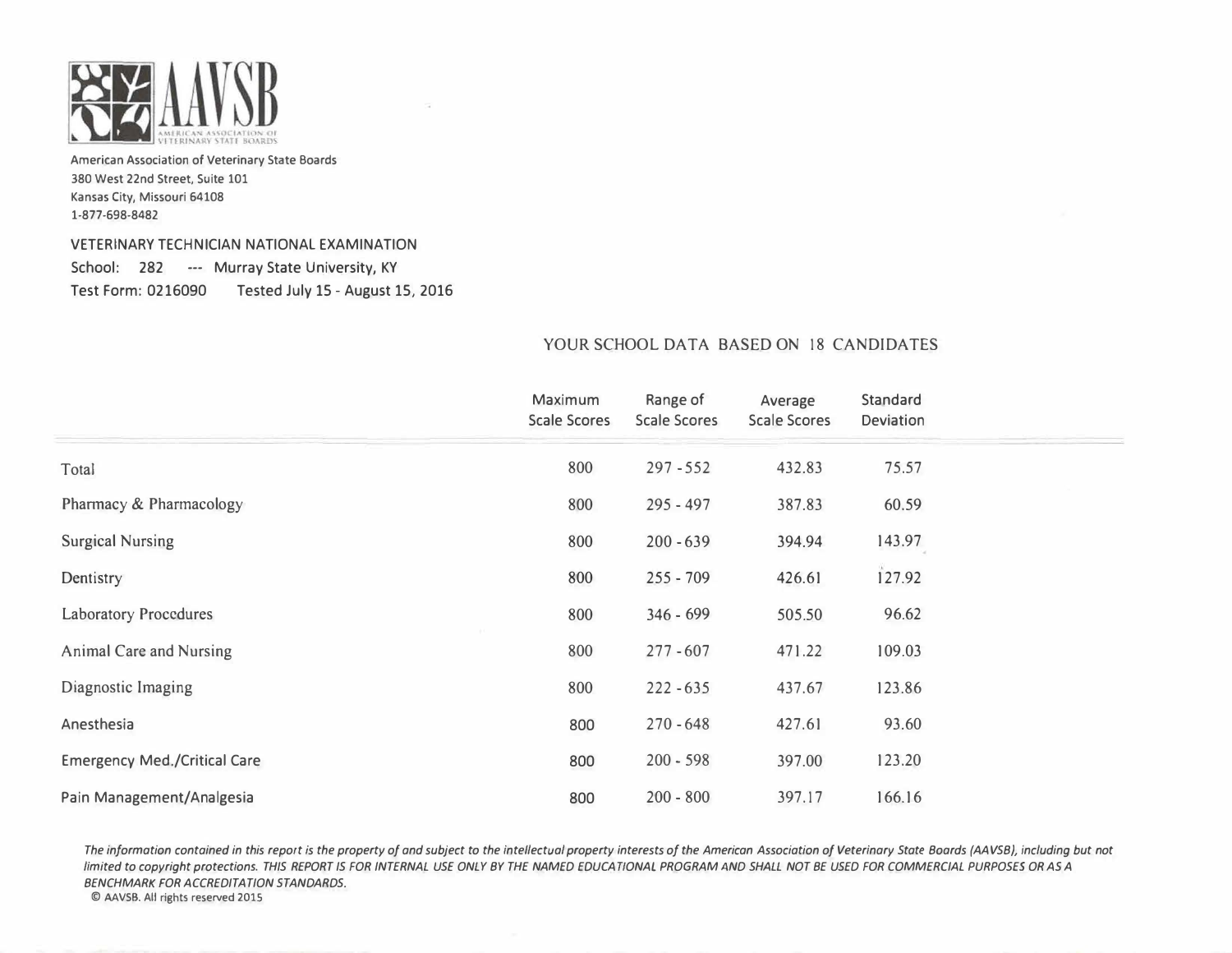

## VETERINARY TECHNICIAN NATIONAL EXAMINATION

School: 282 --- Murray State University, KY Test Form: 0216080 Tested March 15 - April 15, 2016

## YOUR SCHOOL FIRST TIMERS DATA BASED ON 19 CANDIDATES

|                                     | Maximum             | Range of            | Average             | Standard  |
|-------------------------------------|---------------------|---------------------|---------------------|-----------|
|                                     | <b>Scale Scores</b> | <b>Scale Scores</b> | <b>Scale Scores</b> | Deviation |
| Total                               | 800                 | $304 - 618$         | 419.53              | 78.97     |
| Pharmacy & Pharmacology             | 800                 | $295 - 699$         | 486.42              | 112.20    |
| <b>Surgical Nursing</b>             | 800                 | $200 - 693$         | 373.47              | 151.67    |
| Dentistry                           | 800                 | $200 - 709$         | 387.89              | 140.45    |
| <b>Laboratory Procedures</b>        | 800                 | $200 - 699$         | 460.11              | 143.79    |
| <b>Animal Care and Nursing</b>      | 800                 | $305 - 717$         | 484.21              | 94.50     |
| Diagnostic Imaging                  | 800                 | $200 - 717$         | 412.00              | 159.72    |
| Anesthesia                          | 800                 | $200 - 573$         | 409.68              | 107.93    |
| <b>Emergency Med./Critical Care</b> | 800                 | $200 - 497$         | 370.68              | 118.72    |
| Pain Management/Analgesia           | 800                 | $200 - 527$         | 263.42              | 81.19     |

The Information contained in this report is the property of and subject to the intellectual property interests of the American Association of Veterinary State Boards (AAVSB), including but not limited to copyright protections. THIS REPORT IS FOR INTERNAL USE ONLY BY THE NAMED EDUCATIONAL PROGRAM AND SHALL NOT BE USED FOR COMMERCIAL PURPOSES OR AS A BENCHMARK FOR ACCREDITATION STANDARDS.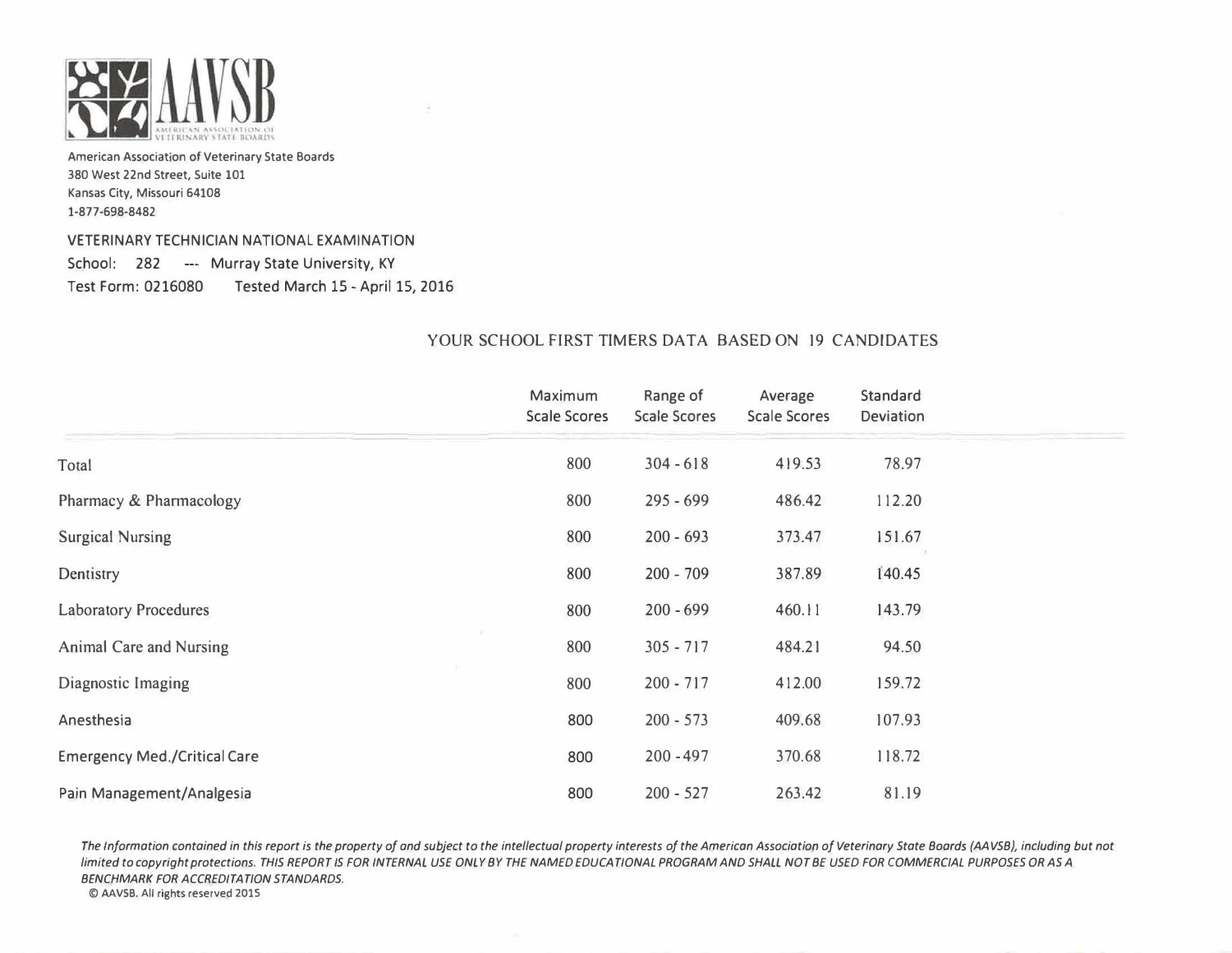

#### VETERINARY TECHNICIAN NATIONAL EXAMINATION

School: 282 -- Murray State University, KY Test Form: 0216100 Tested November 15- December 15, 2016

|                                     | Maximum<br><b>Scale Scores</b> | Range of<br><b>Scale Scores</b> | Average<br><b>Scale Scores</b> | Standard<br>Deviation |  |
|-------------------------------------|--------------------------------|---------------------------------|--------------------------------|-----------------------|--|
| Total                               | 800                            | $266 - 736$                     | 482.26                         | 102.37                |  |
| Pharmacy & Pharmacology             | 800                            | $200 - 800$                     | 483.27                         | 141.41                |  |
| <b>Surgical Nursing</b>             | 800                            | $200 - 743$                     | 410.98                         | 130.06                |  |
| Dentistry                           | 800                            | $200 - 800$                     | 496.66                         | 155.84                |  |
| <b>Laboratory Procedures</b>        | 800                            | $270 - 800$                     | 520.17                         | 127.06                |  |
| Animal Care and Nursing             | 800                            | $200 - 771$                     | 497.22                         | 123.66                |  |
| Diagnostic Imaging                  | 800                            | $200 - 800$                     | 497.64                         | 161.95                |  |
| Anesthesia                          | 800                            | $200 - 800$                     | 473.85                         | 125.26                |  |
| <b>Emergency Med./Critical Care</b> | 800                            | $200 - 800$                     | 482.48                         | 160.12                |  |
| Pain Management/Analgesia           | 800                            | $200 - 800$                     | 499.45                         | 173.50                |  |

## CANADIAN DATA BASED ON 168 CANDIDATES

The information contained in this report is the property of and subject to the intellectual property interests of the American Association of Veterinary State Boards (AAVSB), including but not limited to copyright protections. THIS REPORT IS FOR INTERNAL USE ONLY BY THE NAMED EDUCATIONAL PROGRAM AND SHALL NOT BE USED FOR COMMERCIAL PURPOSES OR AS A BENCHMARK FOR ACCREDITATION STANDARDS.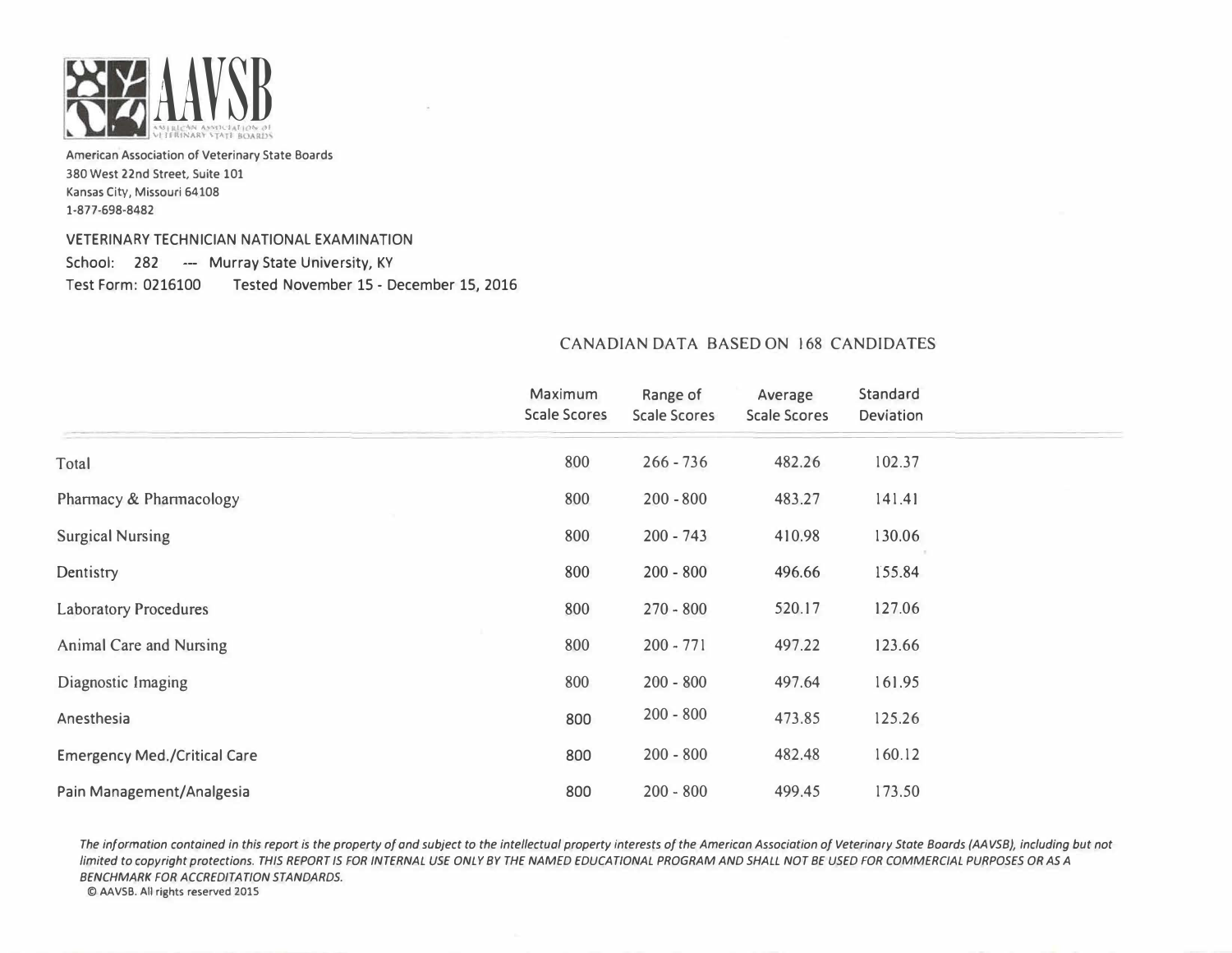

#### VETERINARY TECHNICIAN NATIONAL EXAMINATION

School: 282 --- Murray State University, KY Test Form: 0216100 Tested November 15- December 15, 2016

|                                     | Maximum<br><b>Scale Scores</b> | Range of<br><b>Scale Scores</b> | Average<br><b>Scale Scores</b> | Standard<br>Deviation |  |
|-------------------------------------|--------------------------------|---------------------------------|--------------------------------|-----------------------|--|
| Total                               | 800                            | $291 - 647$                     | 464.24                         | 105.89                |  |
| Pharmacy & Pharmacology             | 800                            | $200 - 747$                     | 470.65                         | 179.16                |  |
| <b>Surgical Nursing</b>             | 800                            | $200 - 631$                     | 404.71                         | 134.75                |  |
| Dentistry                           | 800                            | $200 - 609$                     | 392.35                         | 124.27                |  |
| <b>Laboratory Procedures</b>        | 800                            | $270 - 747$                     | 550.59                         | 138.67                |  |
| <b>Animal Care and Nursing</b>      | 800                            | $308 - 800$                     | 585.29                         | 115.22                |  |
| Diagnostic Imaging                  | 800                            | $200 - 800$                     | 483.65                         | 183.18                |  |
| Anesthesia                          | 800                            | $243 - 601$                     | 371.82                         | 127.65                |  |
| <b>Emergency Med./Critical Care</b> | 800                            | $270 - 588$                     | 450.82                         | 122.96                |  |
| Pain Management/Analgesia           | 800                            | $200 - 609$                     | 319.41                         | 133.51                |  |

## YOUR SCHOOL DATA BASED ON 17 CANDIDATES

The information contained in this report is the property of and subject to the intellectual property interests of the American Association of Veterinary State Boards (AAVSB), including but not limited to copyright protections. THIS REPORT IS FOR INTERNAL USE ONLY BY THE NAMED EDUCATIONAL PROGRAM AND SHALL NOT BE USED FOR COMMERCIAL PURPOSES OR AS A BENCHMARK FOR ACCREDITATION STANDARDS.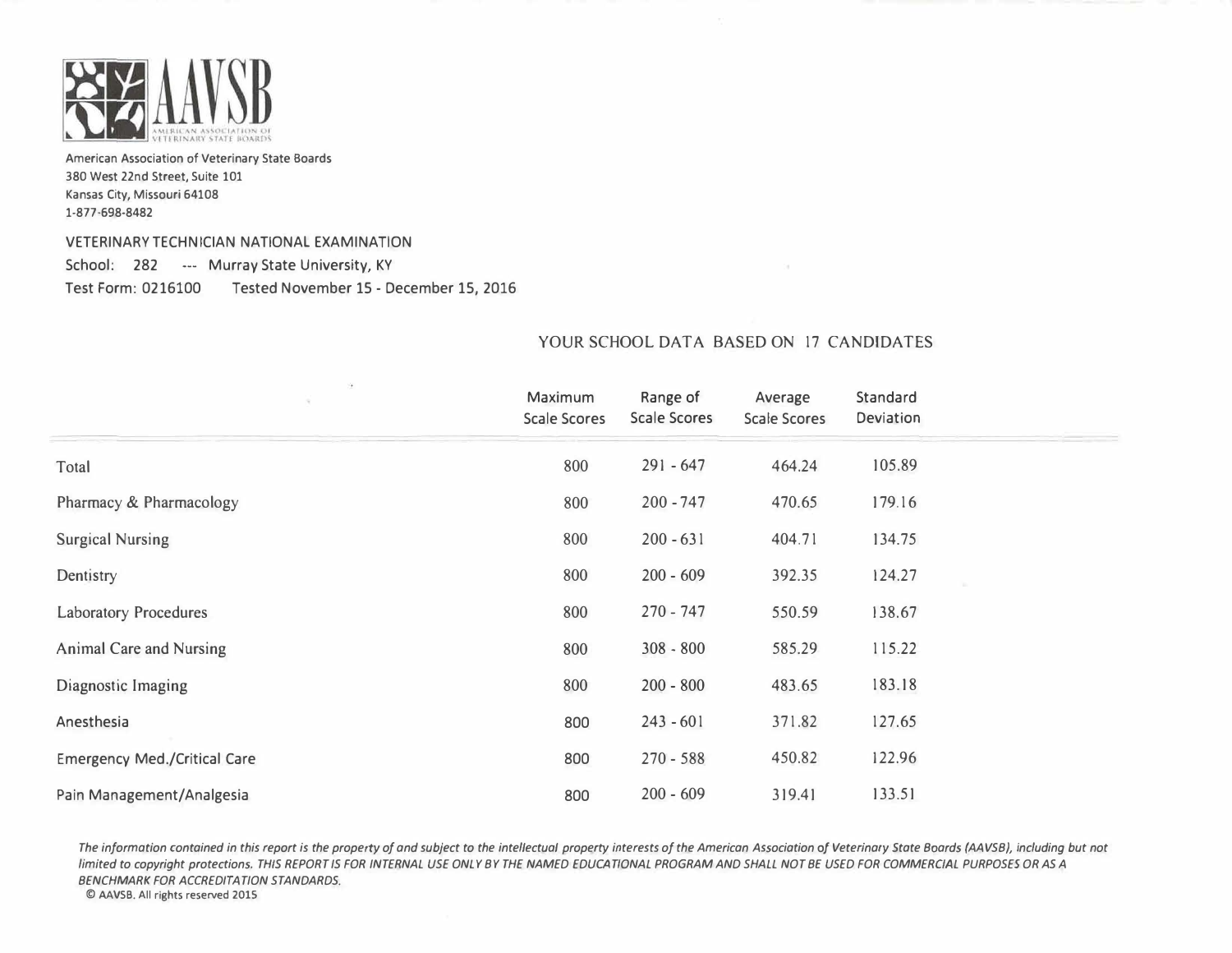

#### VETERINARY TECHNICIAN NATIONAL EXAMINATION

School: 282 --- Murray State University, KY Test Form: 0216100 Tested November 15- December 15, 2016

|                                     | Maximum<br><b>Scale Scores</b> | Range of<br><b>Scale Scores</b> | Average<br><b>Scale Scores</b> | Standard<br>Deviation |
|-------------------------------------|--------------------------------|---------------------------------|--------------------------------|-----------------------|
| Total                               | 800                            | $291 - 647$                     | 479.17                         | 108.75                |
| Pharmacy & Pharmacology             | 800                            | $200 - 747$                     | 470.33                         | 177.98                |
| <b>Surgical Nursing</b>             | 800                            | $200 - 631$                     | 408.42                         | 140.92                |
| Dentistry                           | 800                            | $200 - 609$                     | 397.50                         | 140.49                |
| <b>Laboratory Procedures</b>        | 800                            | 429 - 747                       | 592.42                         | 120.56                |
| Animal Care and Nursing             | 800                            | $453 - 800$                     | 611.67                         | 94.30                 |
| Diagnostic Imaging                  | 800                            | $200 - 800$                     | 511.08                         | 202.75                |
| Anesthesia                          | 800                            | $243 - 601$                     | 382.33                         | 139.27                |
| <b>Emergency Med./Critical Care</b> | 800                            | $270 - 588$                     | 473.17                         | 123.44                |
| Pain Management/Analgesia           | 800                            | $200 - 609$                     | 304.42                         | 122.89                |

## YOUR SCHOOL FIRST TIMERS DATA BASED ON 12 CANDIDATES

The information contained in this report is the property of and subject to the intellectual property interests of the American Association of Veterinary State Boards (AAVSB), including but not limited to copyright protections. THIS REPORT IS FOR INTERNAL USE ONLY BY THE NAMED EDUCATIONAL PROGRAM AND SHALL NOT BE USED FOR COMMERCIAL PURPOSES OR AS A BENCHMARK FOR ACCREDITATION STANDARDS.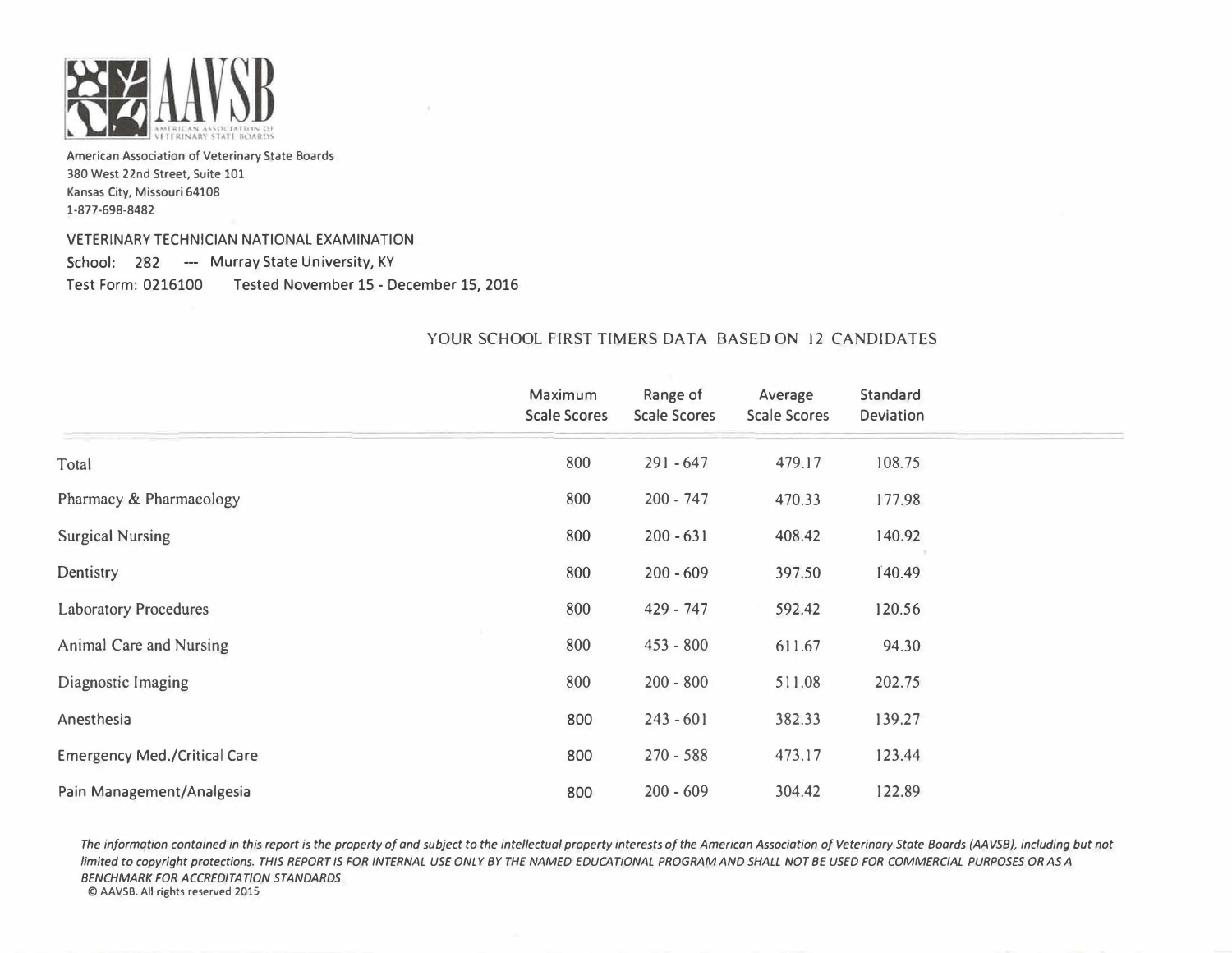

## VETERINARY TECHNICIAN NATIONAL EXAMINATION School: 282 --- Murray State University, KY Test Form: 0216110 Tested March 15 - April 15, 2017

|                                     | Maximum<br><b>Scale Scores</b> | Range of<br><b>Scale Scores</b> | Average<br><b>Scale Scores</b> | Standard<br>Deviation |  |
|-------------------------------------|--------------------------------|---------------------------------|--------------------------------|-----------------------|--|
| Total                               | 800                            | $202 - 577$                     | 414.30                         | 119.92                |  |
| Pharmacy & Pharmacology             | 800                            | $200 - 694$                     | 453.80                         | 153.30                |  |
| <b>Surgical Nursing</b>             | 800                            | $200 - 687$                     | 363.65                         | 148.35                |  |
| Dentistry                           | 800                            | $200 - 513$                     | 312.35                         | 110.23                |  |
| <b>Laboratory Procedures</b>        | 800                            | $217 - 588$                     | 410.45                         | 97.69                 |  |
| <b>Animal Care and Nursing</b>      | 800                            | $222 - 742$                     | 493.20                         | 162.38                |  |
| Diagnostic Imaging                  | 800                            | $200 - 626$                     | 384.75                         | 140.22                |  |
| Anesthesia                          | 800                            | $200 - 680$                     | 413.50                         | 140.21                |  |
| <b>Emergency Med./Critical Care</b> | 800                            | $200 - 694$                     | 490.90                         | 177.06                |  |
| Pain Management/Analgesia           | 800                            | $200 - 609$                     | 372.40                         | 159.25                |  |

## YOUR SCHOOL DATA BASED ON 20 CANDIDATES

The information contained in this report is the property of and subject to the intellectual property interests of the American Association of Veterinary State Boards (AAVSB), including but not limited to copyright protections. THIS REPORT IS FOR INTERNAL USE ONLY BY THE NAMED EDUCATIONAL PROGRAM AND SHALL NOT BE USED FOR COMMERCIAL PURPOSES OR AS A BENCHMARK FOR ACCREDITATION STANDARDS.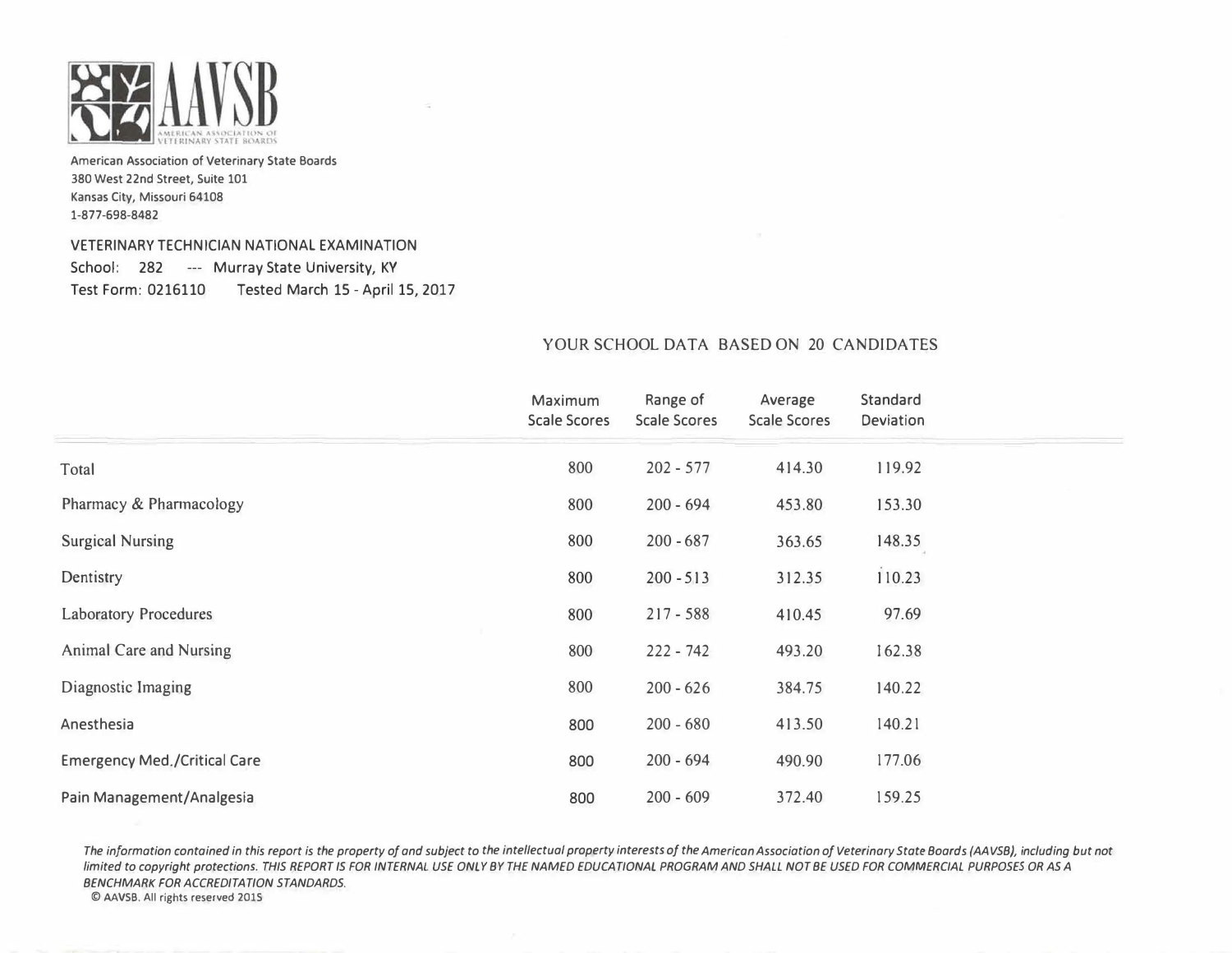

VETERINARY TECHNICIAN NATIONAL EXAMINATION School: 282 --- Murray State University, KY Test Form: 0216110 Tested March 15 - April 15, 2017

## YOUR SCHOOL FIRST TIMERS DATA BASED ON 17 CANDIDATES

|                                     | Maximum             | Range of            | Average             | Standard  |
|-------------------------------------|---------------------|---------------------|---------------------|-----------|
|                                     | <b>Scale Scores</b> | <b>Scale Scores</b> | <b>Scale Scores</b> | Deviation |
| Total                               | 800                 | $202 - 577$         | 396.82              | 120.48    |
| Pharmacy & Pharmacology             | 800                 | $200 - 641$         | 427.00              | 148.33    |
| <b>Surgical Nursing</b>             | 800                 | $200 - 687$         | 358.29              | 149.34    |
| Dentistry                           | 800                 | $200 - 513$         | 316.18              | 113.16    |
| <b>Laboratory Procedures</b>        | 800                 | $217 - 588$         | 397.82              | 93.80     |
| Animal Care and Nursing             | 800                 | $222 - 713$         | 468.06              | 160.47    |
| Diagnostic Imaging                  | 800                 | $200 - 626$         | 362.59              | 139.87    |
| Anesthesia                          | 800                 | $200 - 680$         | 389.82              | 138.24    |
| <b>Emergency Med./Critical Care</b> | 800                 | $200 - 694$         | 511.18              | 185.25    |
| Pain Management/Analgesia           | 800                 | $200 - 609$         | 353.12              | 161.12    |

The information contained in this report is the property of and subject to the intellectual property interests of the American Association of Veterinary State Boards (AAVSB), including but not limited to copyright protections. THIS REPORT IS FOR INTERNAL USE ONLY BY THE NAMED EDUCATIONAL PROGRAM AND SHALL NOT BE USED FOR COMMERCIAL PURPOSES OR AS A BENCHMARK FOR ACCREDITATION STANDARDS.